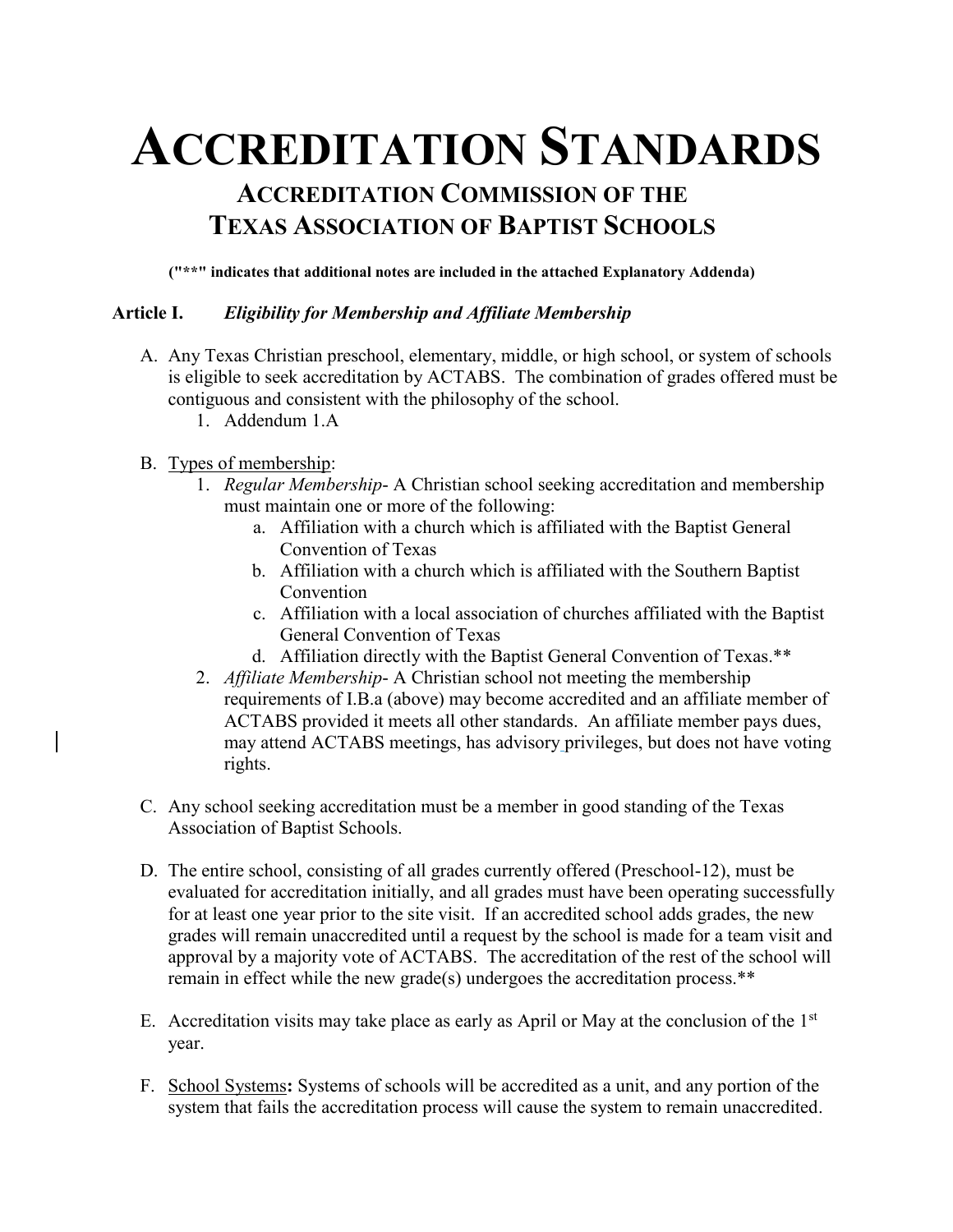The entire system, consisting of all grades at all campuses currently offered (K-12, with preschool optional) must be evaluated for accreditation initially, and all grades at each campus must have been operating successfully for at least one year prior to the site visit. If an accredited system adds additional grades or campuses, the new grade(s)/campus must be operated successfully for a minimum of one (1) year. The new grade(s)/campus will remain unaccredited until a request is made by the school for a team visit and approval by a majority vote of ACTABS. The accreditation of the rest of the system will remain in effect while the new grade(s)/campus is undergoing the accreditation process.\*\*

- G. Eligibility Maintenance**:** To maintain eligibility for membership, an accredited school must:
	- 1. Appoint two commissioners
	- 2. At least two staff members from an accredited school must have completed the ACTABS training session in preparation for service as accrediting members
	- 3. Schools with new head administrators or new facilities should be visited by previous accreditation chair or Executive Director within one year
	- 4. Submit evidence to the visiting team chair that any deficiencies are being addressed within the stated time on the report. The chair of the visiting team will make a report on correction of deficiencies to the chair of the standard committee
	- 5. Undergo an interim visit at the fifth year unless significant deficiencies need to be addressed then the school should have a 2-3 year visit to make sure deficiencies have been corrected
	- 6. Undergo a full accreditation visit every ten years
	- 7. School commissions are expects to attend the biannual TABS/ACTABS meetings
	- 8. Consistent absence from ACTABS and TABS meetings and/or consistent violations of the standards will jeopardize accreditation of the school\*\*

# **Article II.** *Philosophy*

The school must have a stated and published philosophy. The philosophy should be reviewed periodically with several groups (i.e., governing body, administration, faculty, and/or parents).

- A. The philosophy must allow for careful attention to the academic, spiritual, and physical development of students.
	- 1. An interview of governing body members is used to determine if this standard has been met.
	- 2. There must be a published statement of explicit goals emanating from and intended to implement the approved philosophy.\*\*
		- a. These goals are broad strokes that help explain the basic philosophy of the school.
	- 3. Every policy adopted by the governing body, as well as every administrative and educational practice, is consistent with the goals and the philosophy.
	- 4. The church or sponsoring body has approved the philosophy of the school.\*\*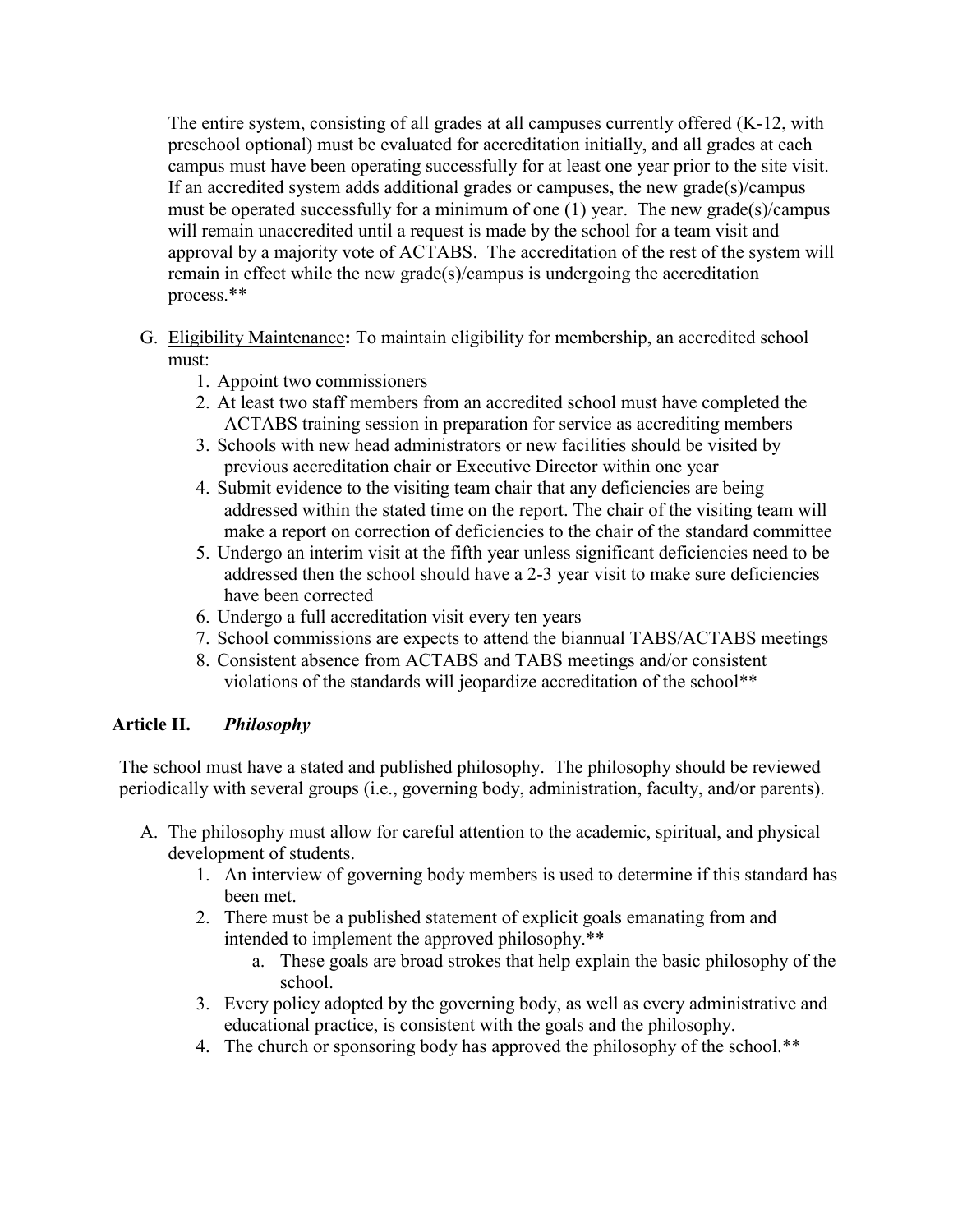- a. Evidence of actual support by the congregation or sponsoring body in helping the school to achieve its goal is furnished by reviewing governing body minutes.
- 5. The philosophy should reflect a Christian perspective of education and a Christian statement of faith.

# **Article III.** *Organization and Governance*

- A. The school may be a legally constituted Texas corporation or an integral part of the sponsoring church ministry.
	- 1. If the school is a separate corporation, it must have a governing board and the actions of the governing board are legally binding to the school.
	- 2. If the school is an integral part of the legal entity of the church, its governing board or trustees are an official committee/board of the church, according to church policy, and the actions of the governing board are legally binding to the school.
- B. If the school is an integral part of the church, the relationship between the church/sponsoring body and school is harmonious.
	- 1. The church/sponsoring body may support the school financially, or may receive funds from the school for joint use of facilities and services provided. The church/sponsoring body is careful in limiting the amount of reimbursement to the reasonable cash outlay due to the operation of the school within the church/sponsoring body's facility, avoiding any possibility of receiving excess funds, such as rent or capital building depreciation reimbursement.
	- 2. In dual use of facilities, the school staff and volunteer or professional staff are cooperative.
- C. The governing body has approved and published operating policies (i.e., governing body policies, teacher manuals, student/parent handbooks, etc.). These policies guide the actions of the governing body itself as well as the administration.
- D. Each school shall provide an orientation and training program for new governing body members.\*\*
	- 1. One verification method is to present a copy of the governing body orientation minutes.
- E. No single member of the governing body or church has authority to evaluate, advise or supervise any school activity or school official, unless delegated to perform a specific function by a majority of the body in an official session. No single member of the governing body or church can speak definitely in the name of the school or give the appearance of directing any phase of schools operation unless so authorized by the church body.\*\*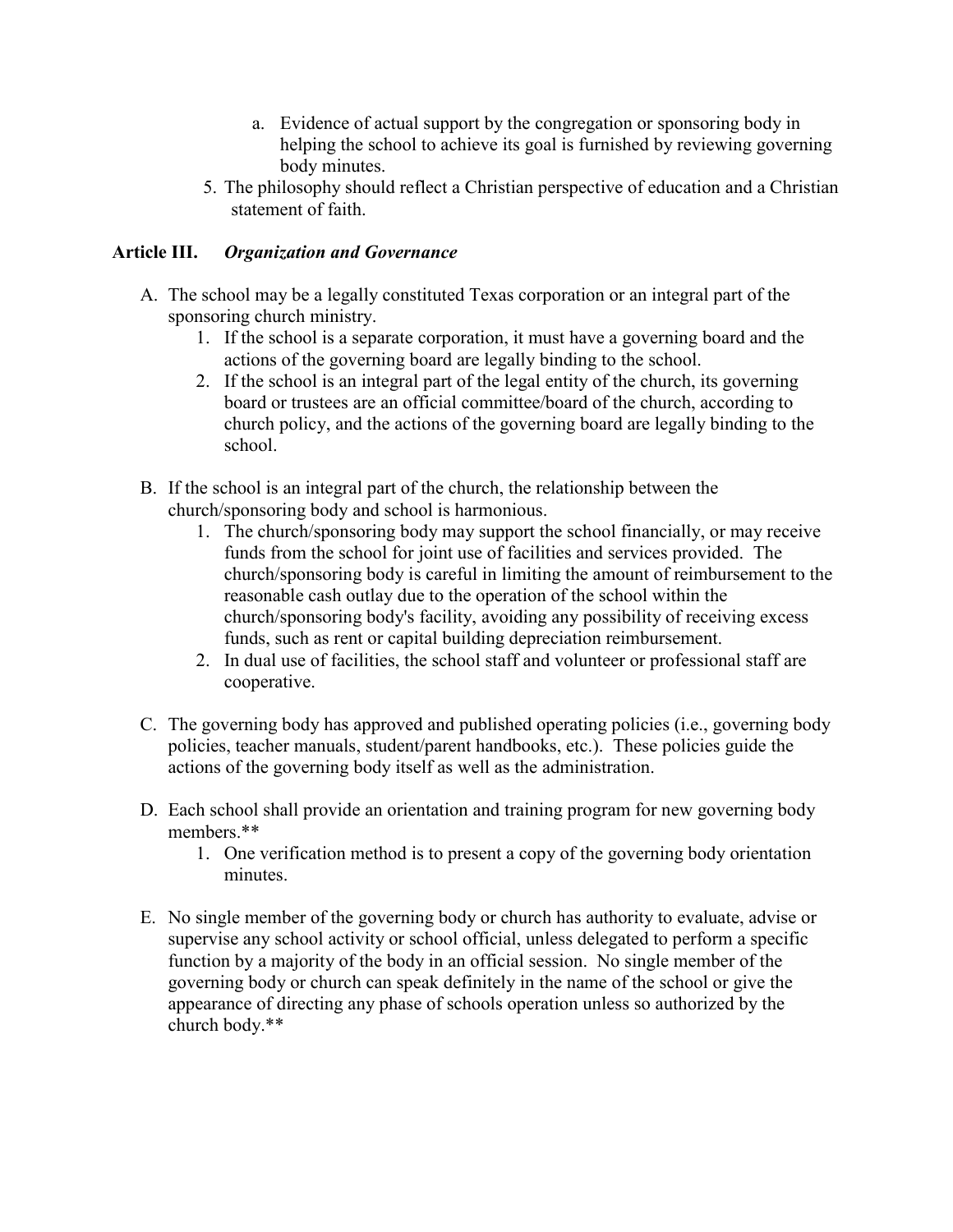- F. The head administrator shall be permitted to guide the school in accordance with officially established policies and procedures without external (e.g**.** board or parent) interference.\*\*
	- 1. External interference refers to anyone who attempts to interfere with any officially established policies (i.e., board or constituency). A check of board policy can be used to see if this policy is in effect.

# **Article IV.** *Administration*

- A. The head administrator of the school is authorized to manage and operate all programs of the school - financial, academic, spiritual, physical, co-curricular activities, discipline, admissions, facilities, personnel, etc. - under published policies adopted by the governing body or the church body.
	- 1. If there is no established policy in an emergency situation, the head administrator is authorized to act according to his/her best judgment, but must report their actions to the board or the designated authority in a timely manner.
	- 2. All school administrators have appropriate training and experience.
		- a. The head administrator and/or principals must have a master's degree with appropriate training (Graduate credit course work in school administration) and experience in school administration; or the head administrator and/or principals who lack a master's degree must have a minimum of a bachelors degree, three years of teaching experience, fifteen or more semesters hours of training in school administration, and an active plan for achieving an appropriate master's degree to meet this deficiency. This deficiency plan should include a minimum of three (3) semester hours of graduate school credit in school administration to be earned annually for five (5) years.
		- b. Other personnel, such as counselors, business managers, and chaplains, must have degrees, certification and/or experience appropriate to their assignments.
- B. There are enough administrative and service personnel to manage the school adequately.
	- 1. There is a principal or full-time administrator for each division (preschool, elementary, middle, high school) which enrolls 350 or more pupils, and in no case must the ratio of administrators to pupils be less than 1:500.
	- 2. Adequate guidance counseling services must be provided for middle and high schools, and the ratio of full-time counselors to pupils must not be less than 1:500. If the combined enrollment of the middle and high schools exceed 500 students, a full-time counselor is required.
	- 3. The school provides evidence that it meets all statutory provisions for health records and assures the health and safety of its students. A method of verification is to present a check of health records, fire safety, and all certificates provided by the local, community and state to see that they are up to date to ensure requirements are met.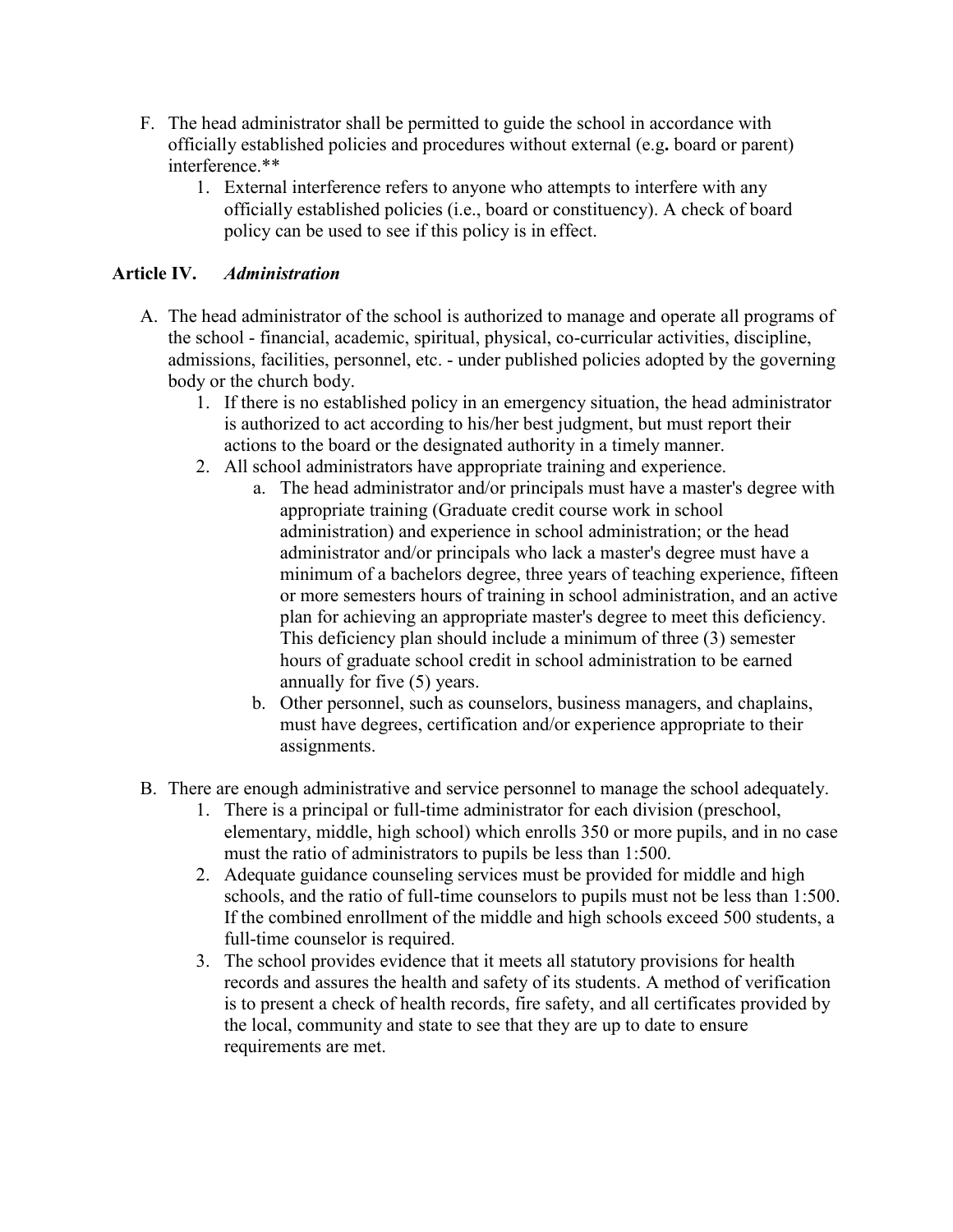- 4. There is a full-time librarian for a school whose enrollment in grades one through twelve is five hundred or more, and for smaller schools library service must be available. (See Article VI.A.d)\*\*
	- a. Library service includes hardcopy and electronic resources.
- 5. Business affairs are efficiently managed and adequate support services are available for this purpose.\*\* (See Article VII)
- 6. There is adequate support service to provide for the efficient upkeep of permanent records. Permanent records should be kept in a secure fireproof environment, otherwise duplicate or electronic copies of records should be maintained in a separate location as well as a plan to provide access to records should the school close.
- 7. Transcript services are readily available to students. They shall be designed to be easily interpreted by the receiving agency.
- 8. All employees and volunteers must have criminal history background checks.

# **Article V.** *Facilities*

- A. All statutory building codes are met or exceeded.\*\* In the Documents notebook verification is to present city, county, state and federal building, fire and fire extinguisher certificates. Be sure to review fire drills plans and fire drill practices.
- B. The school may use the church plant or occupy a separate campus if:
	- 1. There are adequate classrooms available for the total number of pupils and each room is large enough to accommodate the number of students assigned.\*\*
		- a. Adequate classroom space refers to approximately 20 square feet per child per room.
	- 2. There is adequate office space for the school.
	- 3. Restrooms are adequate in number and appropriate for the ages of the children enrolled in the school.
	- 4. There is a library available to the school with at least fifteen volumes (print and electronic) per child enrolled in grades one through twelve. The library may be jointly used by the church and school. There must be an adequate number of reference books.
		- a. Library services include hardcopy and electronic resources.
	- 5. Playground space, athletic fields, and gymnasium facilities must be available as appropriate for the number and age levels of the students. All federal, state and local safety standards should be met.
	- 6. Schools must meet all health codes.\*\*
		- a. Health codes, food serving, sanitation (restrooms) are included in this standard.
	- 7. There is a teachers' lounge and workroom. Equipment necessary to communicate with parents, to serve instructional needs and to keep records is adequate.
	- 8. There is space adequate to maintain pupil's permanent records, and accurate pupil date is maintained permanently. \*\* A plan must be in place for records availability in case of school closure.
	- 9. Water fountains, dressing and shower rooms and storage spaces are adequate.\*\*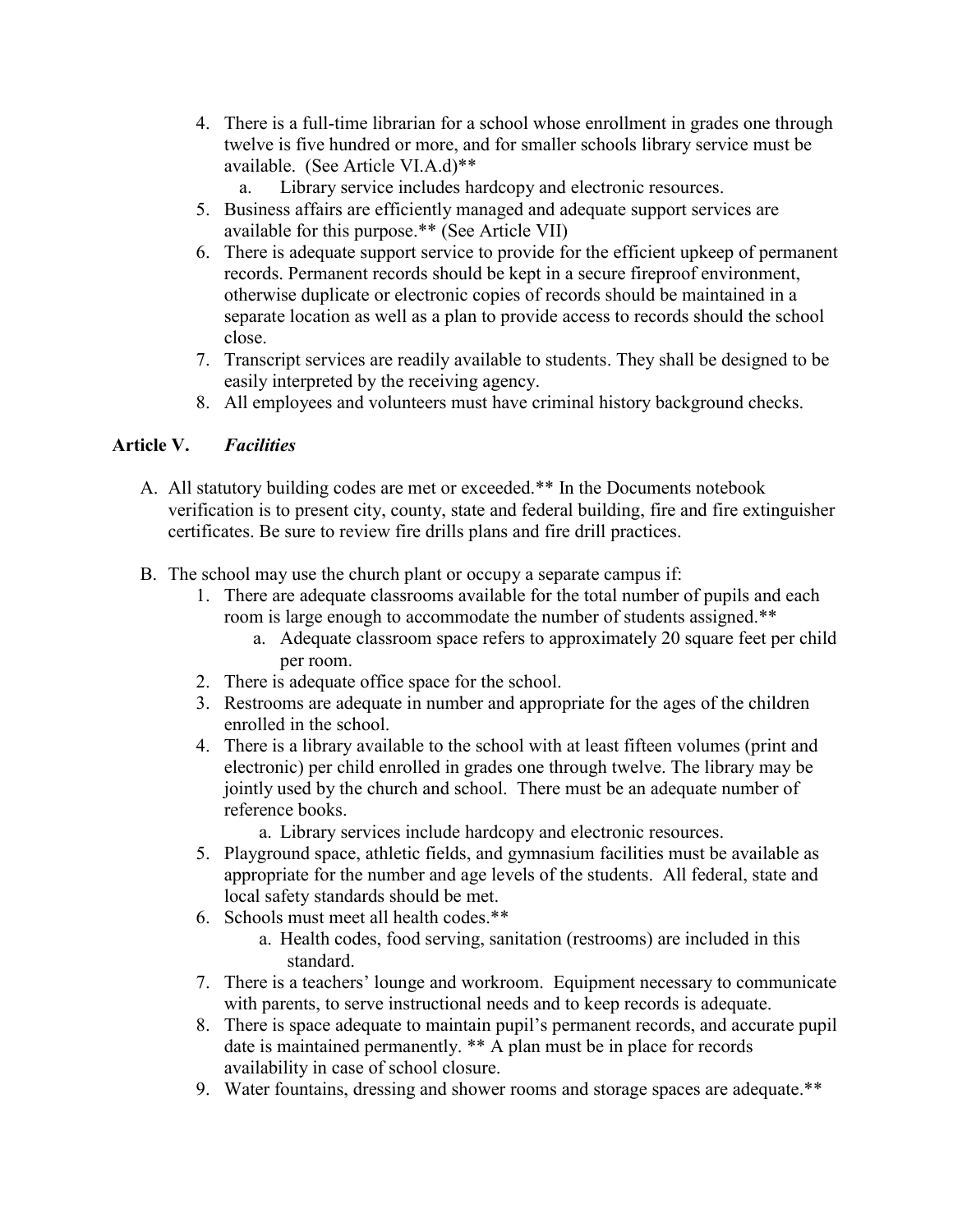- a. Adequate refers to age-appropriate for each class.
- 10. There is adequate parking space for teachers and students.
- 11. Signs inform visitors of how to find the school administrative offices easily.
- C. All space occupied by students or staff is adequately cooled, heated, lighted and ventilated.
- D. Adequate safety precautions are observed. Particular care is exercised in peak traffic periods before and after school.\*\*
	- 1. Document this standard by preschool and after-school visit to area where students are dropped off and picked-up.

#### **Article VI.** *Faculty*

- A. All teachers are qualified with appropriate degrees and training.
	- 1. The bachelor's degree with twenty-four (24) semester hours, or appropriate certification in the subject matter being taught, is required.
		- i. However, degreed teachers with twelve semester hours in a subject may teach if the time assigned is less than one-half the teaching load.
	- 2. Kindergarten and elementary teachers must have a bachelor's degree with twentyfour (24) semester hours of elementary courses, such as elementary reading, language arts, music, elementary science, elementary math, elementary social studies, and elementary physical education, or appropriate certification. Kindergarten endorsement is recommended.
	- 3. Pre-kindergarten teachers will be qualified if they have the bachelor's degree (and/or an appropriate preschool degree) with at least twelve semester hours in elementary education courses, or if they possess certification as a kindergarten teacher, or teacher of young children, or an associate (two-year) degree in the education of young children. Seminary trained teachers in religious education of young children are also qualified to teach pre-kindergarten.
	- 4. Teachers of credit bearing Bible and/or religion classes must hold a bachelors degree, but may waive the 24/12 hour subject matter requirement.
- B. All teachers give evidence of a Christian commitment consistent with the philosophy of the school.\*\*
	- 1. Accreditation Teams will review signed contract to see if faculty approves of philosophy of school, and interview teachers to understand the way they interpret school philosophy.
- C. The school conducts an annual evaluation process for individual members of the faculty.
- D. Professional staff members are employed by contract.
- E. Records for faculty members are kept permanently and show service dates, sick leave accumulation, transcripts (showing degree(s) earned), proof of necessary certification, evaluations, and evidence of ongoing professional development.\*\*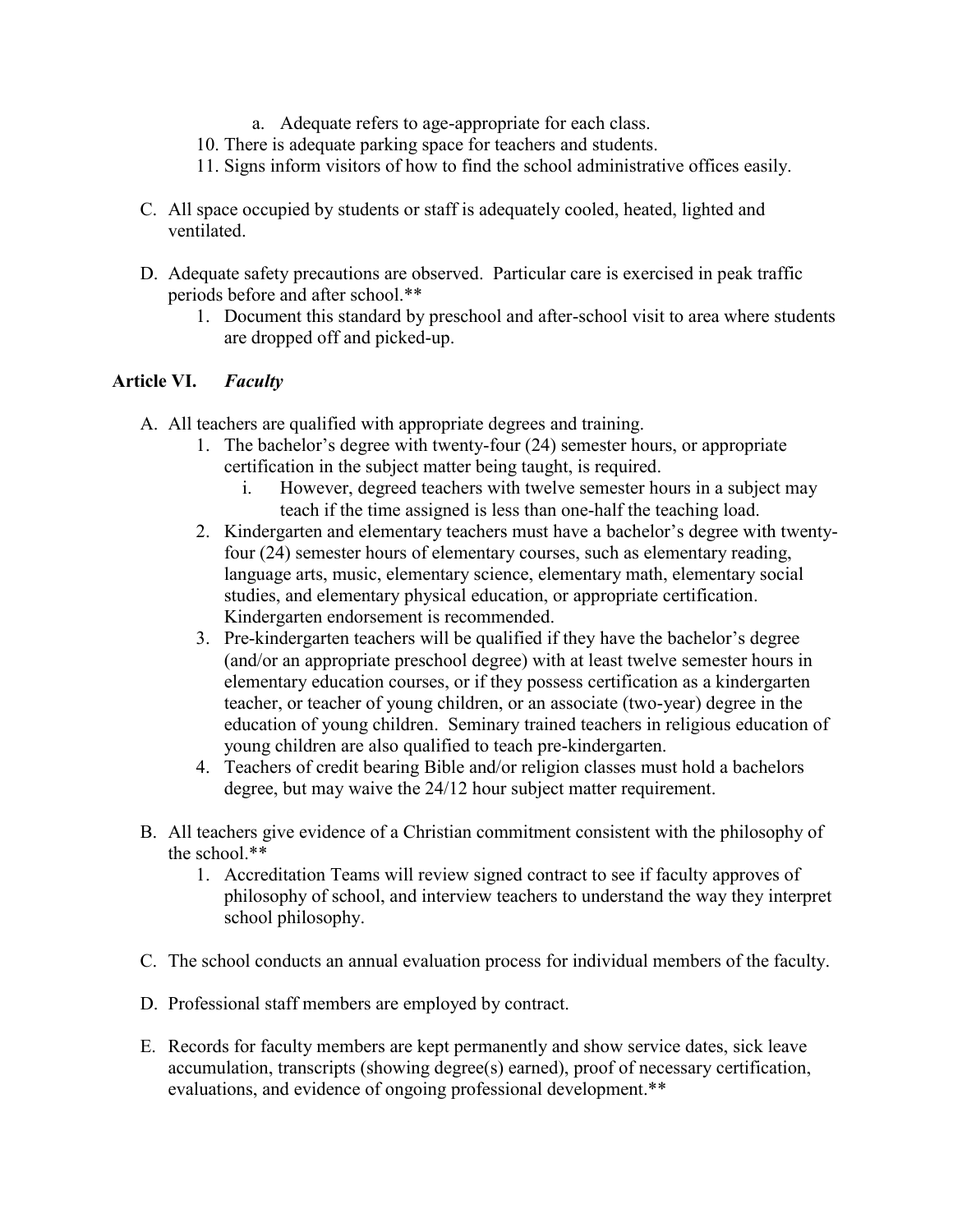- 1. Professional development includes CEU's, workshops, seminars, other professional conferences, and travel broadens the faculty members' knowledge.
- F. Teacher planning, preparation time, and class size are provided appropriate to the teaching assignment and should be conducive to maximum learning.\*\*
	- 1. Each teacher should be provided at least one planning period per day. It is recommended that academic class size should not exceed 1:25 at the High School level; K-3 – 1:18; Grades 4-8 – 1:22. More than 4 daily different preparations are considered excessive at the secondary level.
- G. Qualified applicants are employed without regard to race, color, ethnic background, or national origin.\*\*
	- 1. This statement should be printed and published.

# **Article VII.** *Finances*

Income from tuition, fees, gifts, endowments, and fund raising activities must be adequate to support a high-quality educational program.

- A. Salaries and benefits are sufficient to attract and hold competent teachers, administrators and staff members.\*\*
	- 1. The school must show comparable salaries and benefits with local public and private schools (when possible) in the area, teacher turnover rate or other indicators.
- B. There are adequate supplies, current textbooks, age-appropriate furniture and technology equipment available for the operation of the educational program.
- C. A balanced annual budget is proposed by the administration, adopted by the governing body or church body and managed by the administration. Financial statements are prepared at least quarterly and distributed according to policy.
- D. An annual review of financial transactions is conducted by someone outside the school with an appropriate expertise in financial matters. A signed financial report must be on file in the board's minutes. If the accounting procedures are operated jointly in the church office, school funds are administered separately from church funds. Funds collected by the school may not be appropriated by the church outside of regular reimbursements.\*\*
	- 1. Questions to ask to determine if financial accounting procedures are in order include:
		- a. Is there a listing of checks and currency deposits record?
		- b. Are there adequate physical controls from receipt to deposit?
		- c. Are receipts kept?
		- d. Are all funds (except petty cash) paid by check?
		- e. Are good business procedures followed (i.e. payment of bills on time, planning for major expenditures, appropriate signatures on legal documents, approved by board, regular reconciliation of bank account,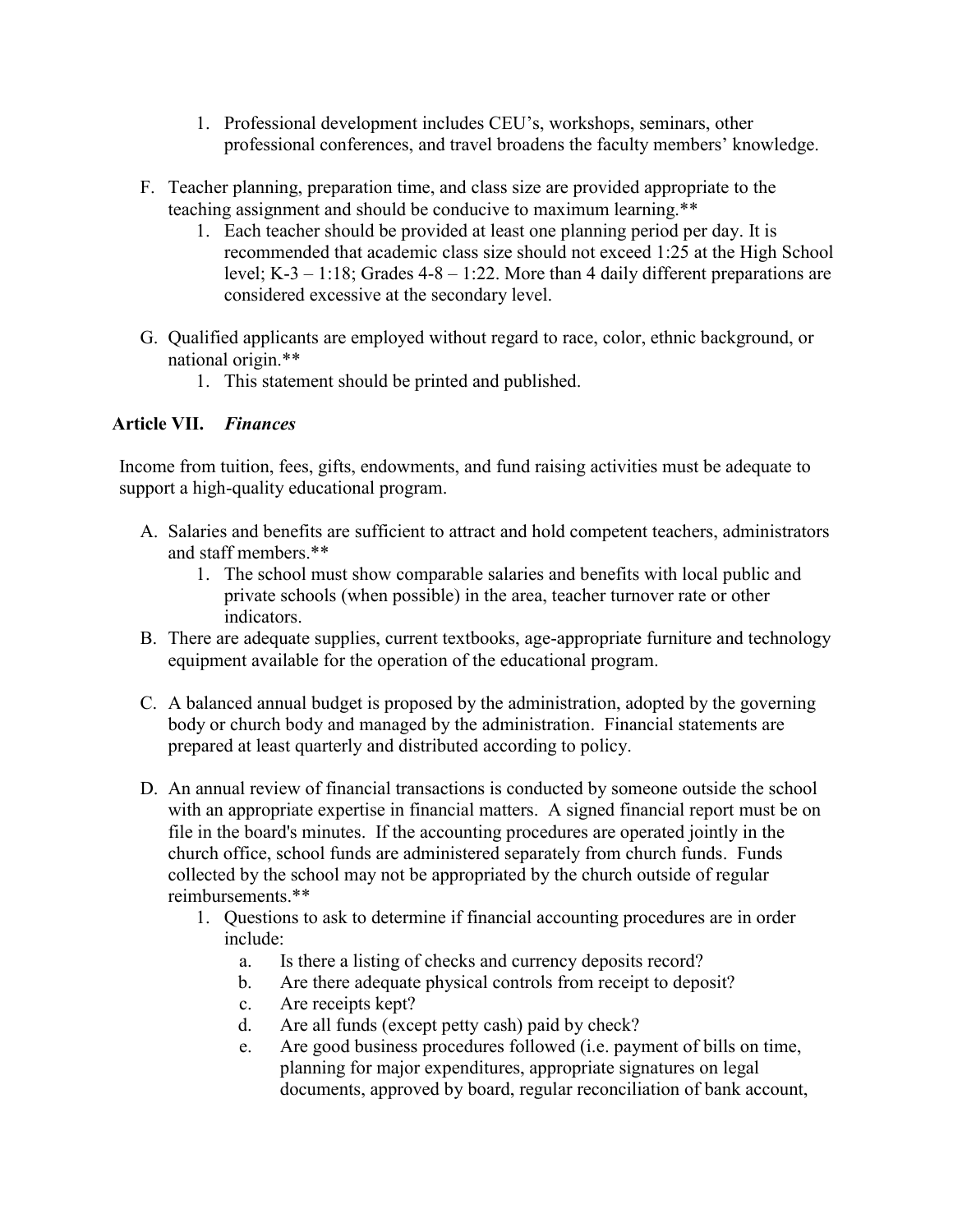monthly statements of tuition, past due accounts followed-up on, yearly budget, budget comparison from previous years, filing of federal forms).

- f. Is there a summary of the school's indebtedness listing to whom the debt is owed?
- E. There is a willingness by the church/sponsoring body to underwrite any school expenses which the school is unable to pay. This standard does not apply to independent schools.
- F. No abrupt terminations of grade offerings should occur. Due consideration for the educational welfare of students will cause a church to phase out its school (if so desired), in a manner that is in the best interest of the students currently enrolled.
- G. Funds are available for staff development, including travel expense funds for administrators and teachers.\*\*
	- 1. The financial statement should reflect money set aside for staff development, including travel expense funds for administrators and teachers.
- H. There are enough support staff employees to serve the operation of the school adequately and enough teachers that classes do not become unreasonably large.\*\* (See VI.F)

# **Article VIII.** *Students*

- A. The school admits qualified students without regard to race, color, ethnic background, or national origin.\*\*
	- 1. Provide documentation identifying these four items in the make-up of the school population.
- B. Students are screened and admitted only when the school's program can be predicted to serve the needs of each.\*\*
- C. Students are evaluated annually. Standardized test scores in group form are available to parents, the governing body and the sponsoring body.
- D. Any currently or previously enrolled student will have his/her record kept permanently on file by the school.\*\* (See IV.B.f)
- E. The school publishes documents that describe the curriculum, its organization, how students are classified, the marking system, disciplinary rules and techniques, promotion and retention policies and high school graduation requirements (if applicable).\*\*
- F. There is a mandatory attendance rule for students which meets or exceeds the state standards.\*\*

#### **Article IX.** *Curriculum*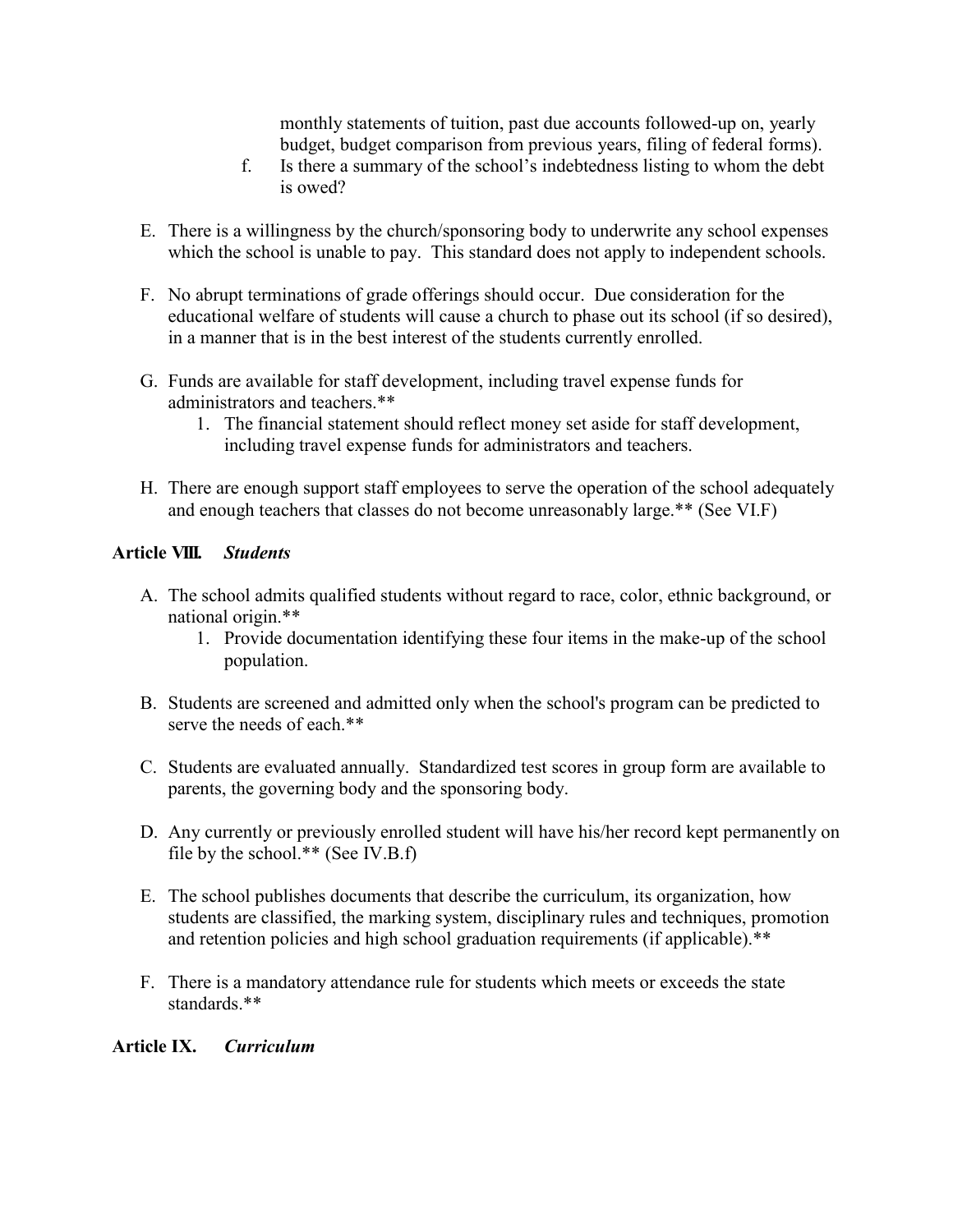- A. The school day and year should reasonably align with the minimum requirements set by the Texas State Board of Education for accredited public schools. The State of Texas requires a 7-hour instructional day and 175 days of instruction a year, or 73,500 minutes (first bell to last bell).
	- a. It is recommended that consideration be given to the local public school calendar.
- B. Bible is a required subject for all enrolled students and is carried out in addition to the instructional time necessary for other required academic course offerings.
- C. The curricular and co-curricular activities are designed to develop each student intellectually, spiritually, socially and physically.
- D. The TEKS prescribed by the Texas State Board of Education for all courses in prekindergarten through twelfth grade are included in the curriculum. Curricular documents may be designed in various formats. These documents must include pacing guides or scope and sequences: the grade level, content area, TEKS, learning objective(s) suggested time frame/duration, instructional strategies, resources, assessment, and biblical integration. The school offers the courses required for public schools in pre-kindergarten through eighth grade, but each school with grades nine through twelve may select to offer the sequence of courses required for graduation.
- E. The school publishes and makes available printed material describing the curriculum offered and teaching methodologies.
- F. Schools that adopt self-contained curriculum developed by an outside entity must ensure these are from regionally accredited organizations. In turn, the school effectively quantifies student learning through the same measures used to validate other modes of instruction and makes appropriate adjustments to ensure comparable learning is taking place. Where such regionally accredited curriculum cannot reasonably be adopted, yet the school determines a self-contained curriculum is the best pedagogical mode of instruction, it must ensure the program is research-based, meets or exceeds all state learning objectives, and is supplemental to an overall curriculum design, taught by a qualified in-class teacher, using other instructional resources.
- G. Schools show evidence of integration of a Bible worldview in all subject area curricula.

#### **Article X.** *Distance Learning Programs*

Schools that offer distance learning programs must meet the following criteria:

- A. Institutional Readiness
	- a. The school must have a plan to implement distance education instruction. At a minimum, the plan should include the rationale, resources, course/program objectives, content and student assessment. The school must integrate this plan into the School Improvement Plan.
	- b. The school must demonstrate adequate qualified personnel to provide leadership,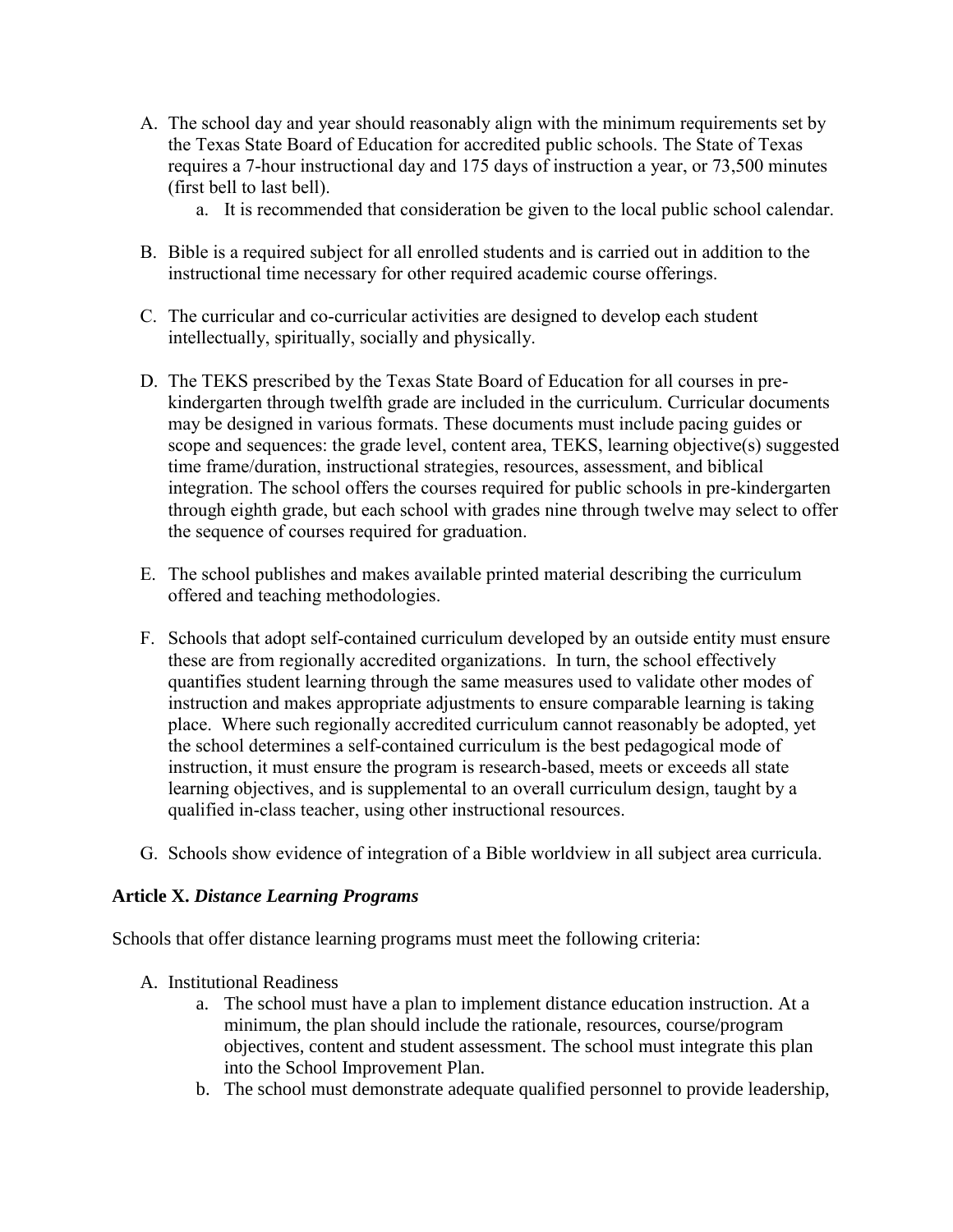support and instruction to sustain a quality distance education program.

- c. The delivery method must be appropriate for students and the curriculum.
- B. Admissions Requirements and Enrollment
	- a. The school must identify the admission requirements of distance education courses/programs and how it differs from, if applicable, the resident admission requirements.
	- b. If an on-line admissions test is required, it must be administered in a manner which verifies the student's identity. Schools must make it clear in writing at the time of enrollment how the student's identity will be verified throughout the course and program, how the student's privacy will be protected and if the student will be assessed any additional charges associated with the verification of student identity.
	- c. The school must clearly and appropriately state any requirements the students must possess or have access to in order to access this mode of delivery.
	- d. The school must provide an on-line orientation program to familiarize the student with the equipment, resources used in the distance education activities and orient the student to the distance education learning process.
- C. Curriculum Content, Instruction and Delivery
	- a. The curriculum guide must show that the distance education course(s) meet TEKS learning objectives.
	- b. The course/program must demonstrate sufficient and appropriate interaction between faculty and students and among students.
	- c. The school must demonstrate that the clock or credit hours required and awarded are appropriate for the credits offered using a thoroughly developed rationale.
	- d. Curriculum must be administered in a way that maintains security of access.
	- e. The school must demonstrate that the student who registers for a distance education course or program is the same student who participates in and completes the course or program and receives the academic credit. The verification method, at the option of the institution, may include a secure login and passcode, proctored examinations and other appropriate student authentication or verification technology.
- D. Faculty and Instructional Support
	- a. The school must employ academically and experientially credentialed faculty to oversee the instruction, evaluation and grading requirements of the distance education course/program.
	- b. The faculty must possess the appropriate technical skills and be adequately trained to instruct in a distance education environment.
	- c. The faculty must be supported with the appropriate educational resources and technology to instruct using this method of delivery. Students must also be provided with the appropriate technical and academic support to successfully complete the program/course using this form of instruction.
	- d. The school must provide evidence that there is an appropriate number of faculty for the student population involved. The school must be able to justify their